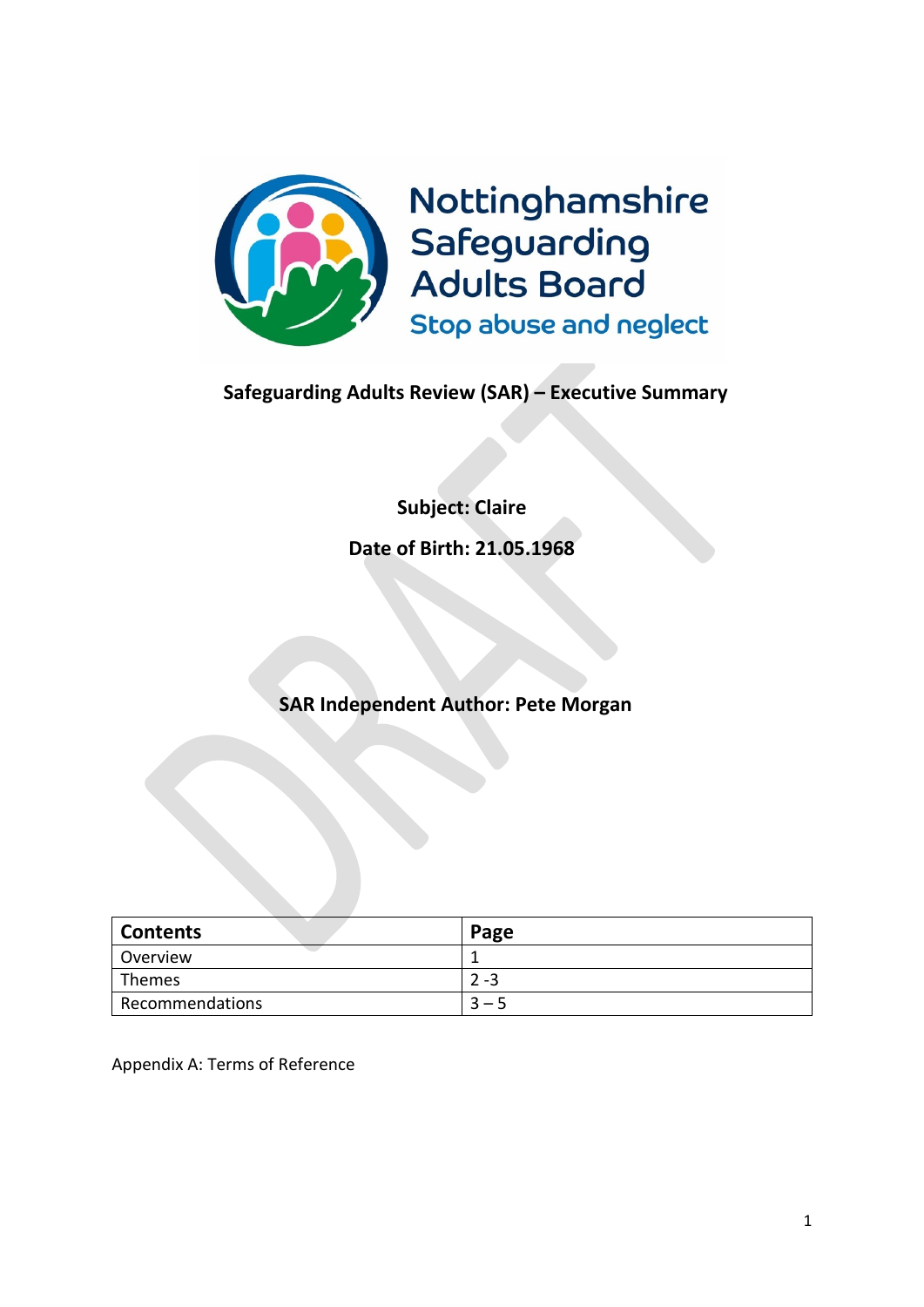# **Overview**

This Safeguarding Adults Review relates to a 53-year-old woman who for the purposes of this summary will be referred to as Claire\*. Claire was known to Police and Children's Social Care from 2007 when she made allegations of domestic abuse and her daughter made allegations of sexual assault against her partner Derek\*.

Claire and Derek were both known to have alcohol misuse issues and in 2011, at the age of 43, Claire suffered an acquired hypoxic brain injury that led to her requiring 24-hour care. Following an extensive stay in hospital, the decision was made for Claire to be discharged home into the care of her partner (later to become husband), Derek, with a supporting care package.

Over several years Claire's husband refused access to carers and professionals. He stated he was caring for his wife, and he also made complaints about the care being delivered. Relationships became so strained that providers refused to continue with Claire's care package, due to verbal abuse and inappropriate language staff received from Derek.

Practitioners voiced their concerns and made Safeguarding referrals. The concerns became so great that on 1<sup>st</sup> March 2018, the GP and Police were called out to make an assessment. They found that Claire had not been assisted to get out of bed, or to leave the property for many months. She appeared emaciated and withdrawn, and it was unclear if she had been fed and if she was getting enough fluids. The local authority made an urgent application under s16 of the Mental Capacity Act (2005) for the Court to make orders to place Claire under their care.

Upon admission to a care home Claire was found to have blanching sores, matted hair with severe dandruff, the soles of both her feet were black, her finger nails had dirt underneath them, as well as other health issues, symptomatic of not being cared for properly.

Throughout the two years that Claire has been in her current setting she has begun to thrive through the care and extensive therapies that she has received.

# **Themes**

# **Meeting the requirements of the Care Act 2014**

There is evidence that practice did not reflect the change of culture to the more personcentred approach required by the Care Act 2014. Although the pre-review period is prior to the implementation of the Care Act 2014 and therefore s9 or s10 Assessments, under the NHS and Community Care Act 1990, there was a requirement for care assessments and their resulting care plans and packages to be reviewed at least annually. There is no evidence of either Social Care or the Nottinghamshire Clinical Commissioning Group undertaking any such reviews.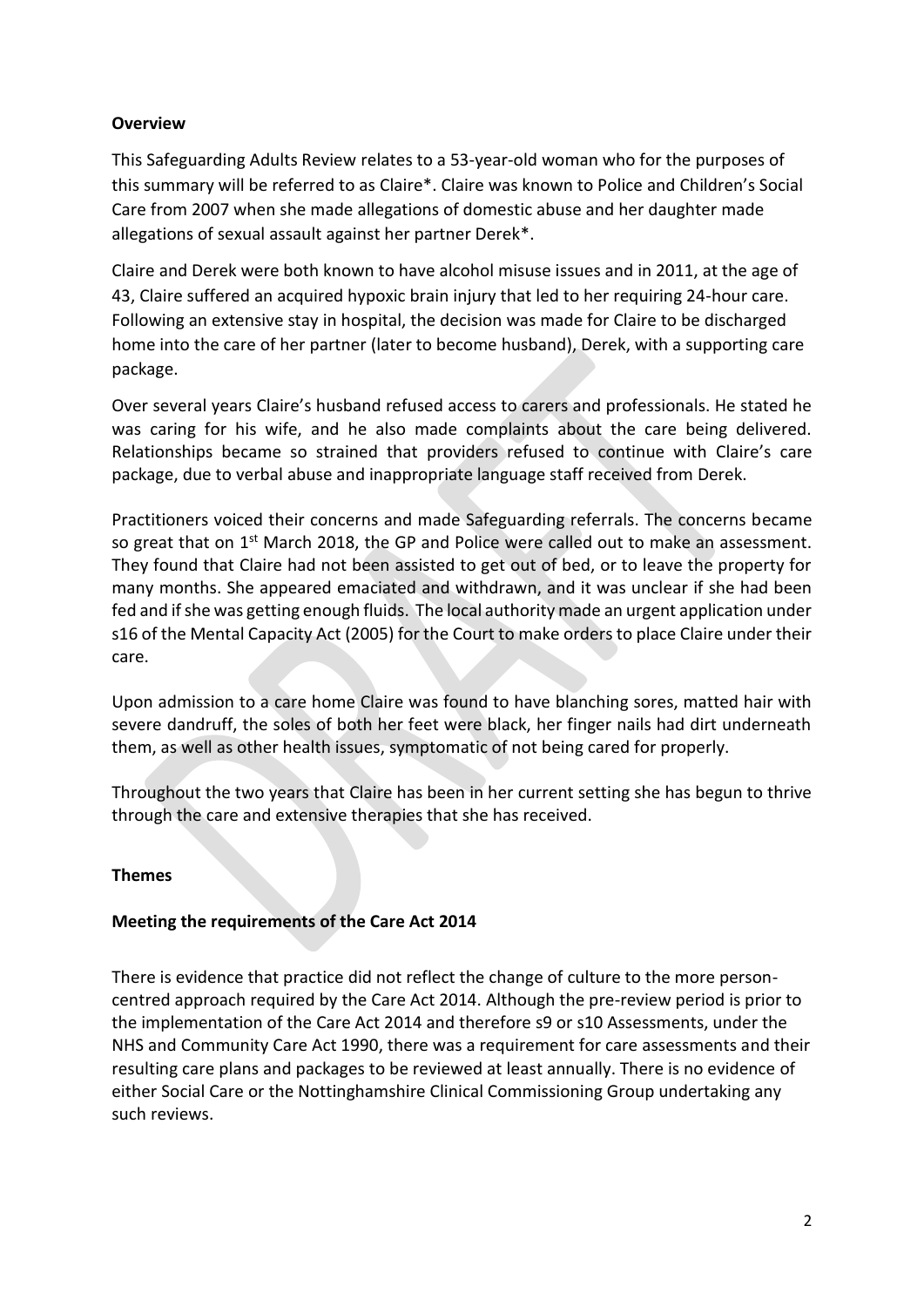# **Acting in accordance with the Mental Capacity Act (MCA) 2005**

Numerous concerns over whether agencies acted in accordance of the MCA for example, Claire was found not to have been consulted when Derek's name was added to Claire's tenancy. In addition, there were delays to an Independent Mental Capacity Advocate being requested to support Claire or legal advice sought in relation to Claire's discharge home and subsequent support in the community.

# **Providing care and support to individuals and families who are resistant or refusing to engage and co-operate with services**

Throughout the review period, there are examples of Derek's behaviour towards staff being aggressive and manipulative and there was a lack of any coordinated response to this behaviour between the agencies. This can be seen as being in part due to the lack of formal multi-agency reviews of Claire's needs assessment or her care package. In addition, there was an acknowledgement of reticence to address the issues with Derek's behaviour for fear of jeopardising the relationship with him and of his likely response. Had staff been supported and able to challenge Derek at an earlier stage, it may have been possible to safeguard Claire more effectively and instigate the application to the Court of Protection earlier.

## **Recommendations**

## **Recommendation 1:**

**That the SAB seek assurance that local housing providers work in partnership with health and social care commissioners to review tenancy agreements where tenants are identified as possibly losing capacity.**

# **Recommendation 2:**

**That the SAB seek assurance from the CCG that primary care carries out medication reviews for adults lacking capacity in accordance with the Mental Capacity Act 2005 to maximise their input into the review and safeguards their best interests.**

# **Recommendation 3:**

**That the SAB seek assurance that partner agencies and the services they commission are acting in accordance with the Mental Capacity Act 2005 and its supporting Code of Practice to ensure that;**

- **capacity assessments are completed and recorded in accordance with local procedures**
- **there is proper legal scrutiny of long-term decisions re adults who lack capacity in accordance with the judgement of the Court of Protection re Steven Neary (2011)**
- **appropriate referrals are made to the Court of Protection for the appointment of a Deputy or any relevant Order**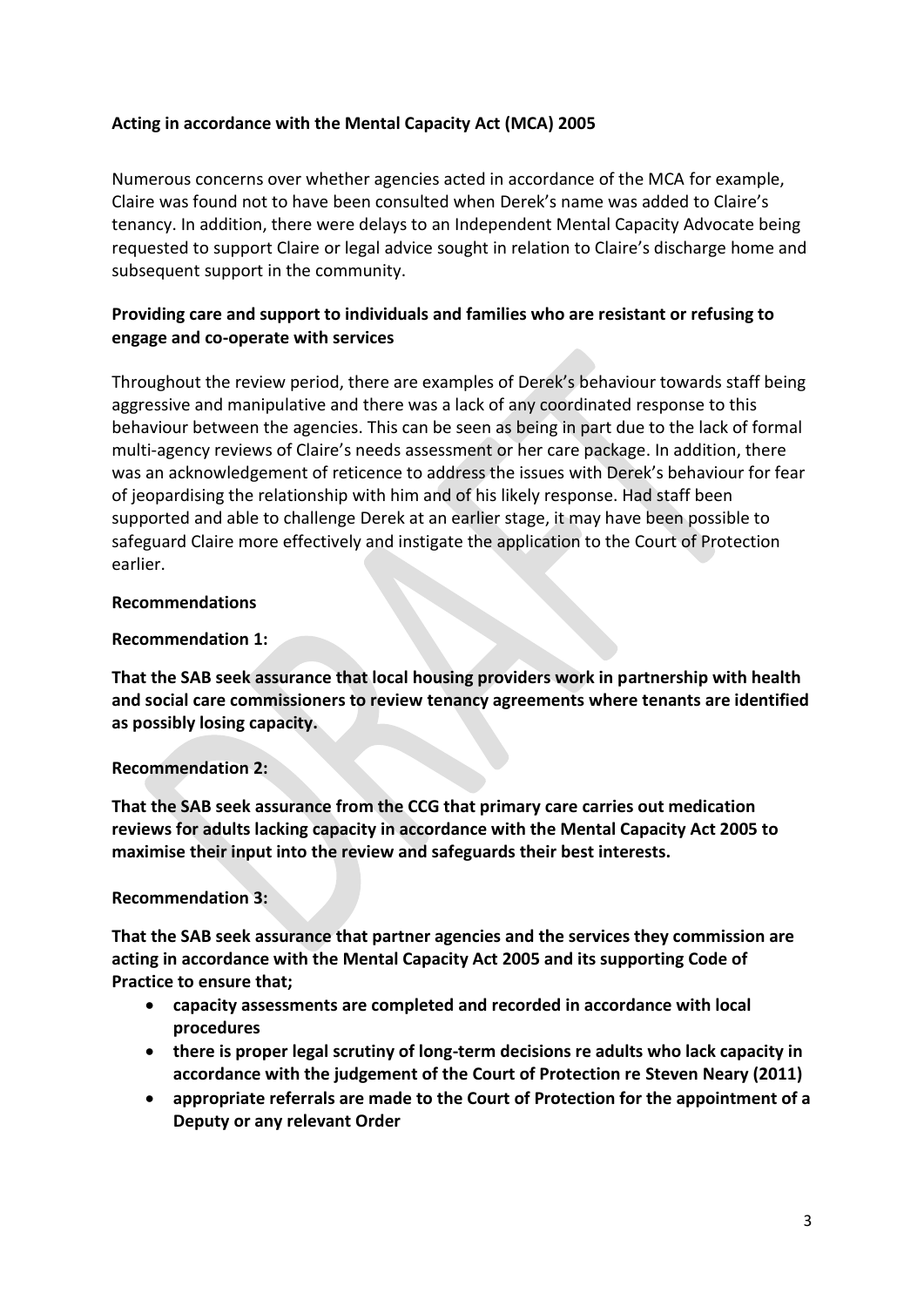• **their staff are conversant with its implementation re marriage and sexual relationships and how to refer to the local Forced Marriage protocols and procedures.**

#### **Recommendation 4:**

**That the SAB seek assurance that the national guidelines for the Registrar's Offices are compliant with the Mental Capacity Act 2005 and national guidelines and legislation re Forced Marriages** 

#### **Recommendation 5:**

**That the SAB seek assurance that partner agencies are ensuring their staff and those in agencies they commission services from are following the local multi-agency safeguarding adult procedures when making referrals, using the language of the Care Act 2014 and its supporting Statutory Guidance**

#### **Recommendation 6:**

**That the SAB seek assurance from the MASH that it has in place robust processes and systems for recording and monitoring the receipt of and response to safeguarding concerns it receives to ensure the timely and effective completion of s42 Enquiries under the Care Act 2014**

#### **Recommendation 7:**

**That the SAB seek assurance from the MASH that it has in place a robust and effective screening process to ensure all safeguarding concerns in which domestic abuse is identified are responded to appropriately, including the investigation of possible crimes under s76 of the Serious Crimes Act 2015**

### **Recommendation 8:**

**That the SAB seek assurance that ASCH has developed, implemented and promoted an escalation process to support the local multi-agency safeguarding adult procedures, supported by internal escalation processes within partner agencies and services they commission**

#### **Recommendation 9:**

**That the SAB seek assurance that partner agencies, in particular ASCH have effective and robust triage and monitoring processes in place to ensure all appropriate cases are referred to the MASH and their outcomes monitored**

#### **Recommendation 10:**

**That the SAB seek assurance that ASCH is ensuring all relevant agencies and individuals are invited to attend meetings under the local safeguarding adult procedures and that minutes detailing the content and outcomes of all such meetings are distributed appropriately.** 

**Recommendation 11:**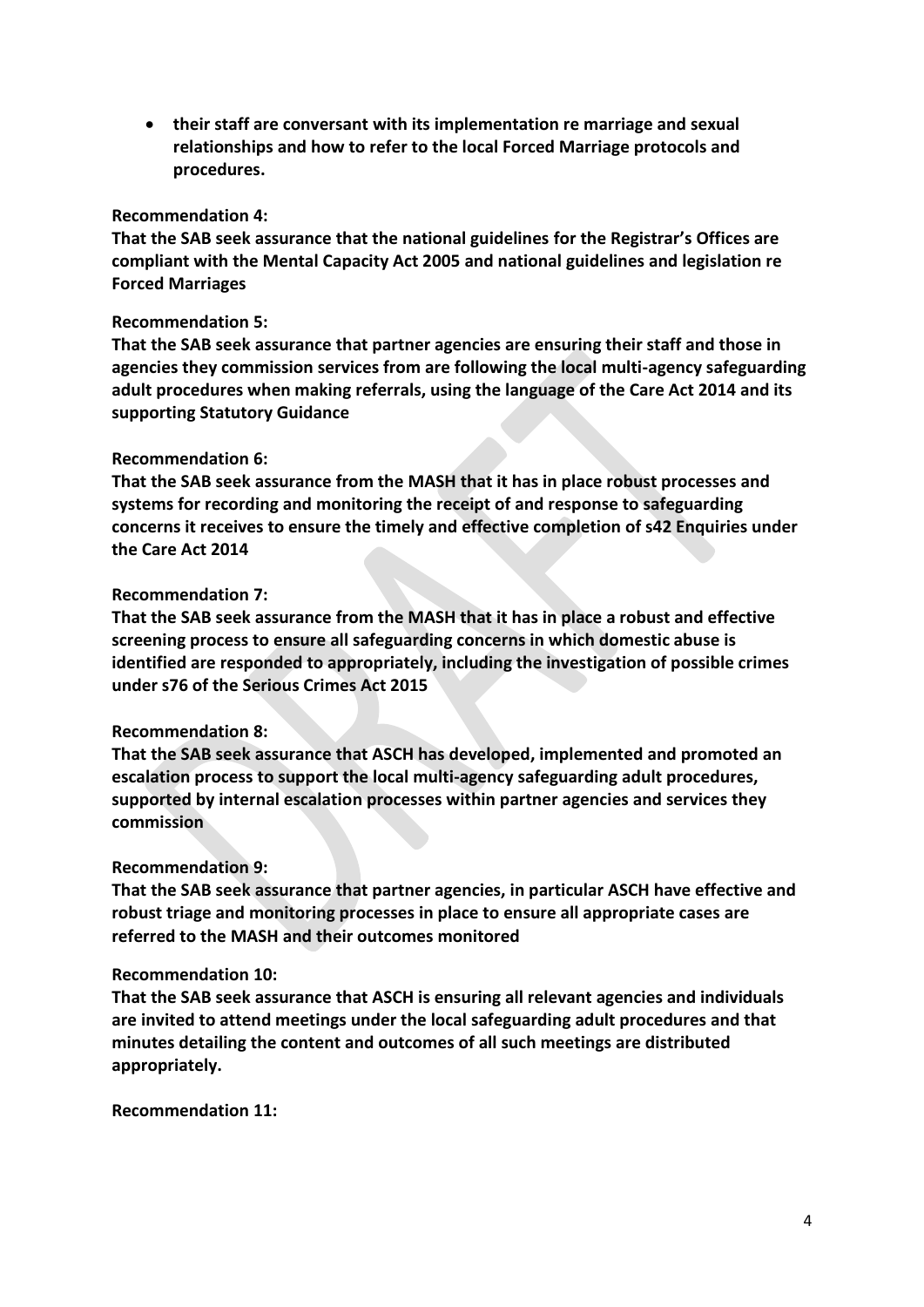**That the SAB seek assurance from ASCH that they offering, completing and reviewing assessments of an adult's care and support needs and a carer's support needs in accordance with s9 and s10 respectively and, where appropriate s68, of the Care Act 2014**

**Recommendation 12:**

**That the SAB seek assurance from ASCH and the CCG that complex care packages are reviewed regularly and when circumstances change and are managed on a multi-agency basis**

# **Recommendation 13:**

**That the SAB seek assurance that partner agencies and the services they commission have appropriate supervision arrangements in place to ensure staff are able to reflect on their practice and be supported to appropriately exercise "professional curiosity" and challenge service users, carers and fellow practitioners**

## **Recommendation 14:**

**That the SAB seek assurance that partner agencies have developed, implemented and are monitoring a multi-agency protocol for responding to aggressive and potentially abusive carers/family members and looks to develop a similar joint protocol with the Safeguarding Children Partnership on the basis of the concerns re Derek's behaviour**

## **Recommendation 15:**

**That the SAB seek assurance from partner agencies that they are ensuring that their staff, and staff in services they commission, are appropriately "legally literate", including knowing when and being able to access to specialist legal advice in complex cases**

### **Recommendation 16:**

**That the SAB bring the concerns about CSC's response to their duties re private fostering placements to the attention of the Safeguarding Children Partnership for their consideration**

\*please note that names and details have been changed to protect the identity of the individuals involved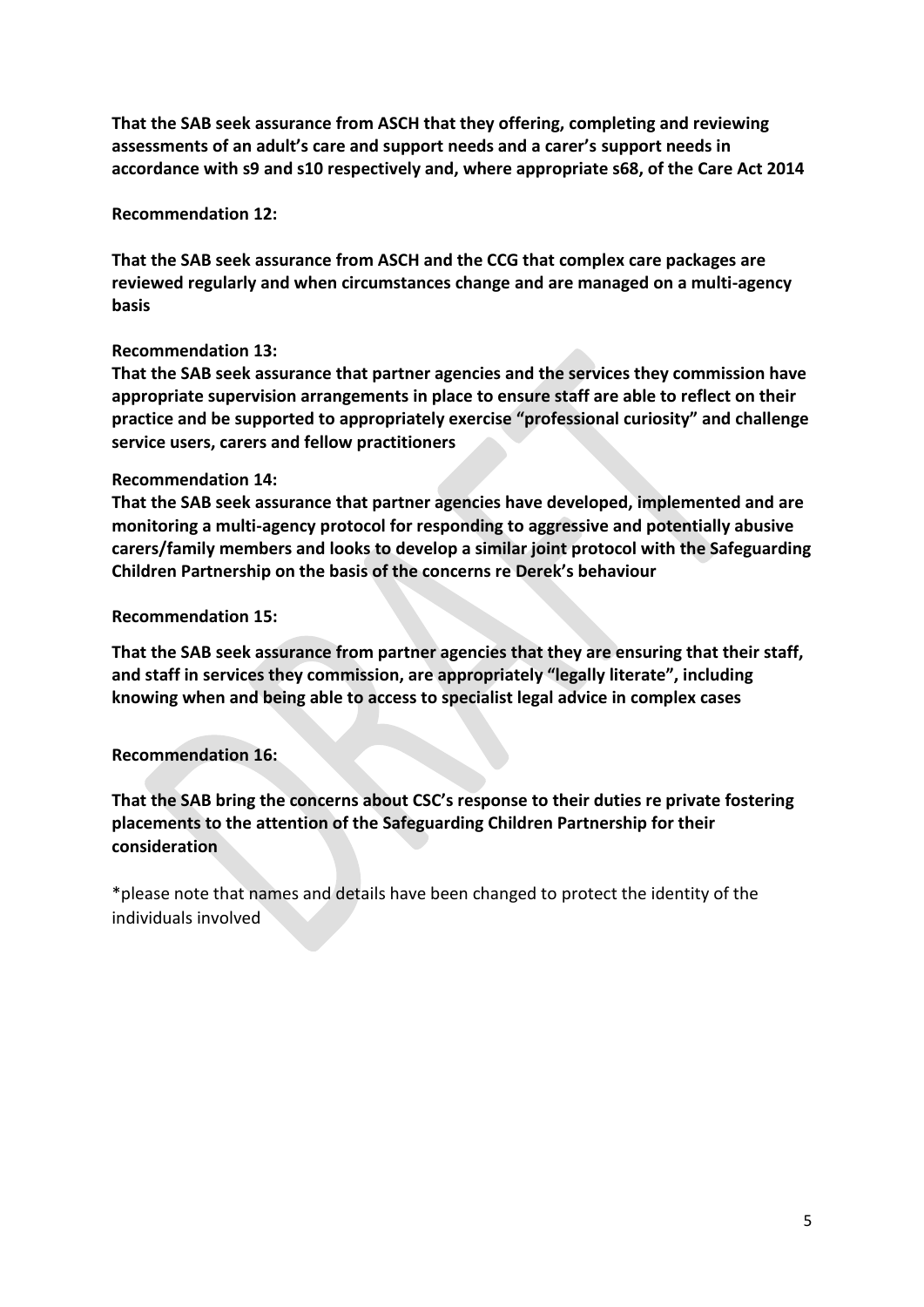# **Appendix A: Terms of Reference**

### **Introduction**

This Learning Review is commissioned by Nottinghamshire Safeguarding Adults Board in response to concerns around multi-agency working and missed opportunities to support and engage with Claire.

### **Legal Framework**

The Care Act 2014 states that Safeguarding Adults Boards (SABs) must arrange a Safeguarding Adults Review (SAR) when an adult in its area dies as a result of abuse or neglect, whether known or suspected, and there is concern that partner agencies could have worked more effectively to protect the adult. SABs must also arrange a SAR if an adult in its area has not died, but the SAB knows or suspects that the adult has experienced serious abuse or neglect.

In addition to the above SABs might select cases for either of the reasons noted in the statutory guidance:

- Where a case can provide useful insights into the way organisations are working together to prevent and reduce abuse and neglect of adults
- To explore examples of good practice where this is likely to identify lessons that can be applied to future cases.

The purpose of the SAR is to promote effective learning and improvement action to prevent future deaths or serious harm occurring again. The aim is that lessons can be learned from the case and for those lessons to be applied to future cases to prevent similar harm reoccurring.

### **Scope**

The scoping period for this review is  $1<sup>st</sup>$  April 2015 to 30<sup>th</sup> April 2019 however, agencies will be asked to provide information about any significant events back to 1<sup>st</sup> January 2011 just prior to when Claire sustained her brain injury.

'The review will consider how agencies responded both individually and together to the following specific issues:

- meeting the requirements of sections 2, 9,10, 42, 67 and 68 of the Care Act 2014
- acting in accordance with the Mental Capacity Act 2005
- providing care and support to individuals and families who are resistant or refusing to engage and co-operate with services
- domestic abuse in the context of a carer being the alleged perpetrator of abuse and
- the neglect that led to a deterioration in Claire's health

### **Methodology**

The reviews primary focus will be on agency reports but with some input from frontline practitioners to describe their experience of the events. This approach does not seek to apportion blame but identify both areas of good practice and those for improvement.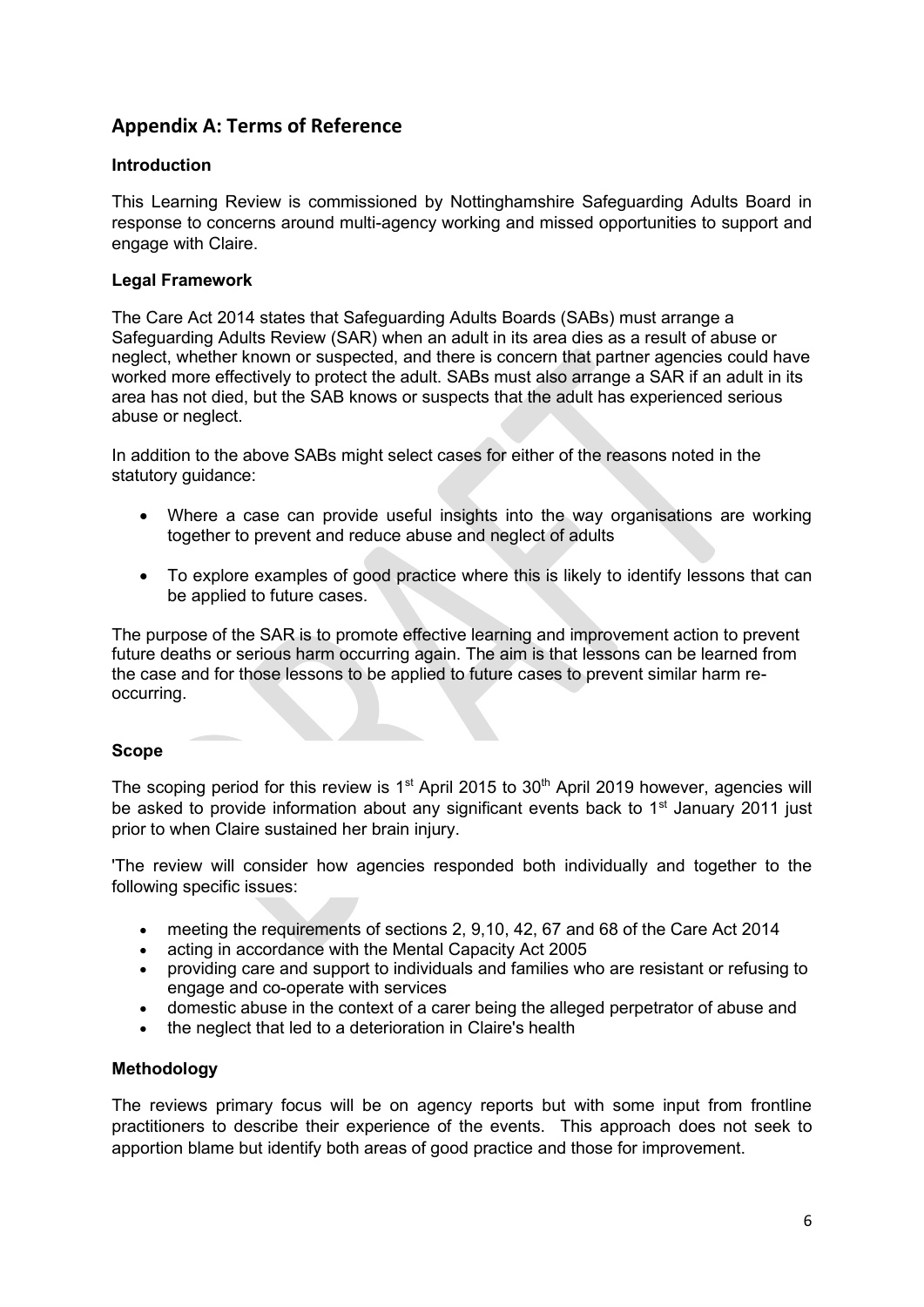This approach will help ensure that consideration is given to systems as well as practice in order to determine both what actually happened and also what should have happened, helping to minimize the reoccurrence of similar case findings.

The principles and benefits of using this model are:

- Conclusions can be realised quicker and embedded in learning
- Enhances partnership working and collaborative problem solving
- Recommendations are made in a robust manner which help shape learning and practice

The overview report will focus on an analysis, leading to findings and recommendations rather than a detailed chronology of events.

## **Details of the Independent Reviewer / Chair**

Pete Morgan - P. Morgan Consultancy Services Limited

### **Details of whether the final report will be published or whether an executive summary will be produced**

An Executive Summary will be produced and published on Nottinghamshire Safeguarding Adults Board's website.

### **Organisational Contributions**

- Nottinghamshire County Council Legal and Democratic Services
- Nottinghamshire County Council Adult Social Care and Health
- Greater Nottingham Clinical Commissioning Partnerships
- Nottinghamshire Constabulary
- Nottingham City Care
- Nottinghamshire Healthcare Trust
- Nottinghamshire County Council Children's Services
- GP Practice
- Nottingham University Hospital NHS Trust Adult Services
- Jigsaw Homes Group

### **Board Over-sight**

The SAR sub-group will report to the Board and has established a Panel which will have oversight of this Review. The Board will have final sign-off of this Review and the completed Overview Report.

### **Review Panel**

The SAR Sub-group will act as the Review Panel.

### **Agreed format of report for agency information**

Individual Management Reports including a Chronology, Timeline (for prior to the scoping period) and Action Plans.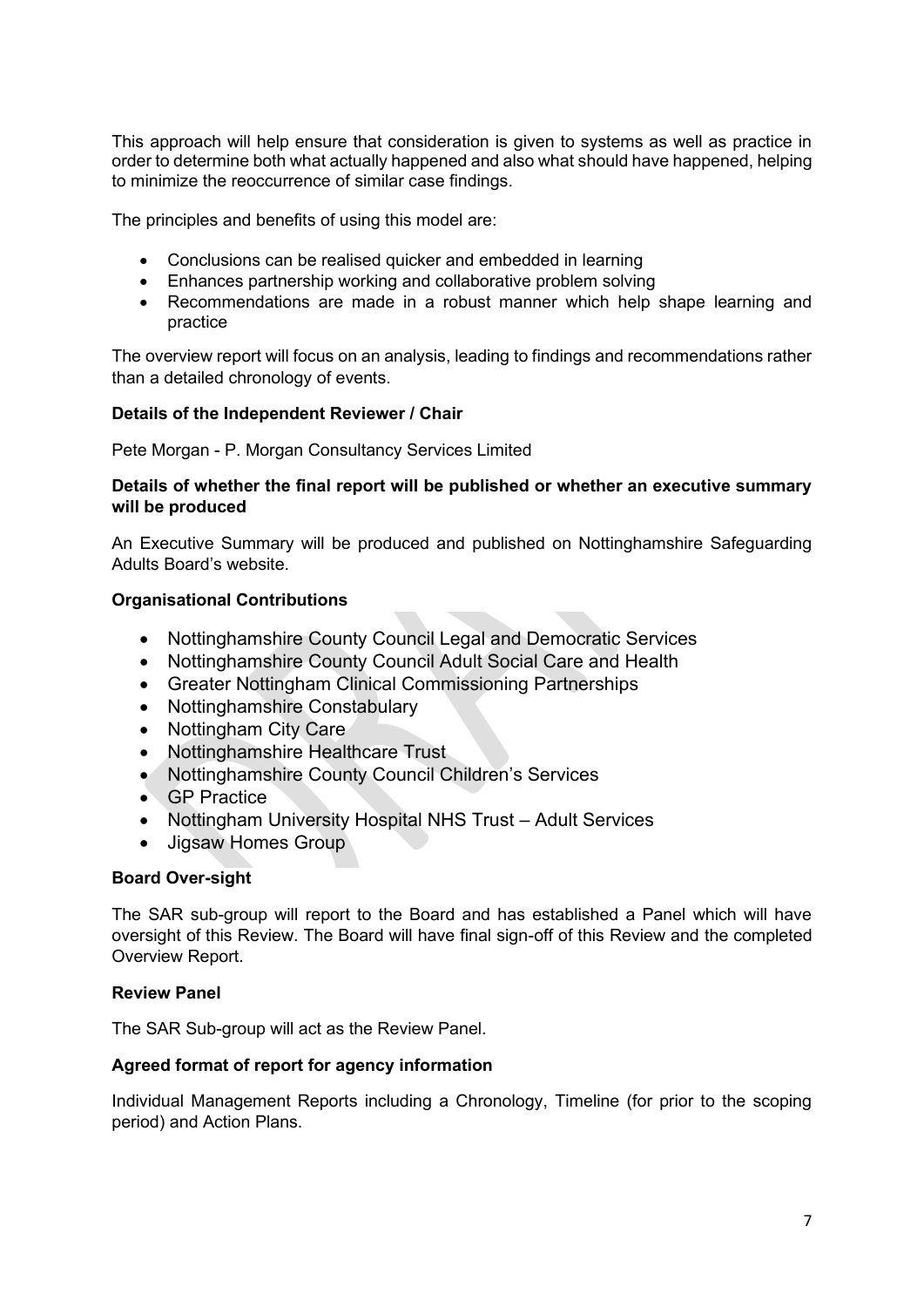### **Timescales for completion**

It is anticipated that a finished version will be submitted by April 2020.

### **Ownership of agency information submitted as part of the review**

Ownership of any information provided as part of this SAR lies with the Nottinghamshire Safeguarding Adults Board.

If a request for this information is subsequently made by a third party, there should be a discussion between the agency who provided the information and the Independent Chair to agree if the information should be shared.

### **Level of involvement of practitioners**

There will be a Practitioner Event with front-line staff who had or have direct contact with Claire and her family.

#### **The involvement of family members in the SAR**

Consideration will be given to the best way of engaging with Claire as part of this process through the use of the Mental Capacity Act 2005.

A decision has been made at the SAR Sub Group not to engage with the partner of Claire due to ongoing criminal investigations, Court of Protection case and the potential risk to Claire.

#### **A timetable for completion of the review**

| <b>Scoping Meeting</b>                                          | 20 <sup>th</sup> August                                             |
|-----------------------------------------------------------------|---------------------------------------------------------------------|
| Initial Information shared                                      | 20 <sup>th</sup> August                                             |
| Letter to agencies to nominate author and<br>invite to briefing | 23 <sup>rd</sup> August                                             |
| First Panel Meeting (SAR sub-group)                             | 6 <sup>th</sup> September                                           |
| Letters to Agencies                                             | w/c 9 <sup>th</sup> September                                       |
| Agency author briefing session                                  | 16 <sup>th</sup> September                                          |
| <b>Engagement family</b>                                        | Flexible after 6 <sup>th</sup> Sept, before 9 <sup>th</sup> October |
| Agency Reports submitted to reviewer                            | 29th November 2019                                                  |
| Relevant info distributed to                                    | 6th December 2019                                                   |
| Practitioner/Learning event attendees                           |                                                                     |
| <b>Practitioner/ Learning Event</b>                             | 16 <sup>th</sup> December 2019                                      |
| Meet with Claire                                                | After practitioner event                                            |